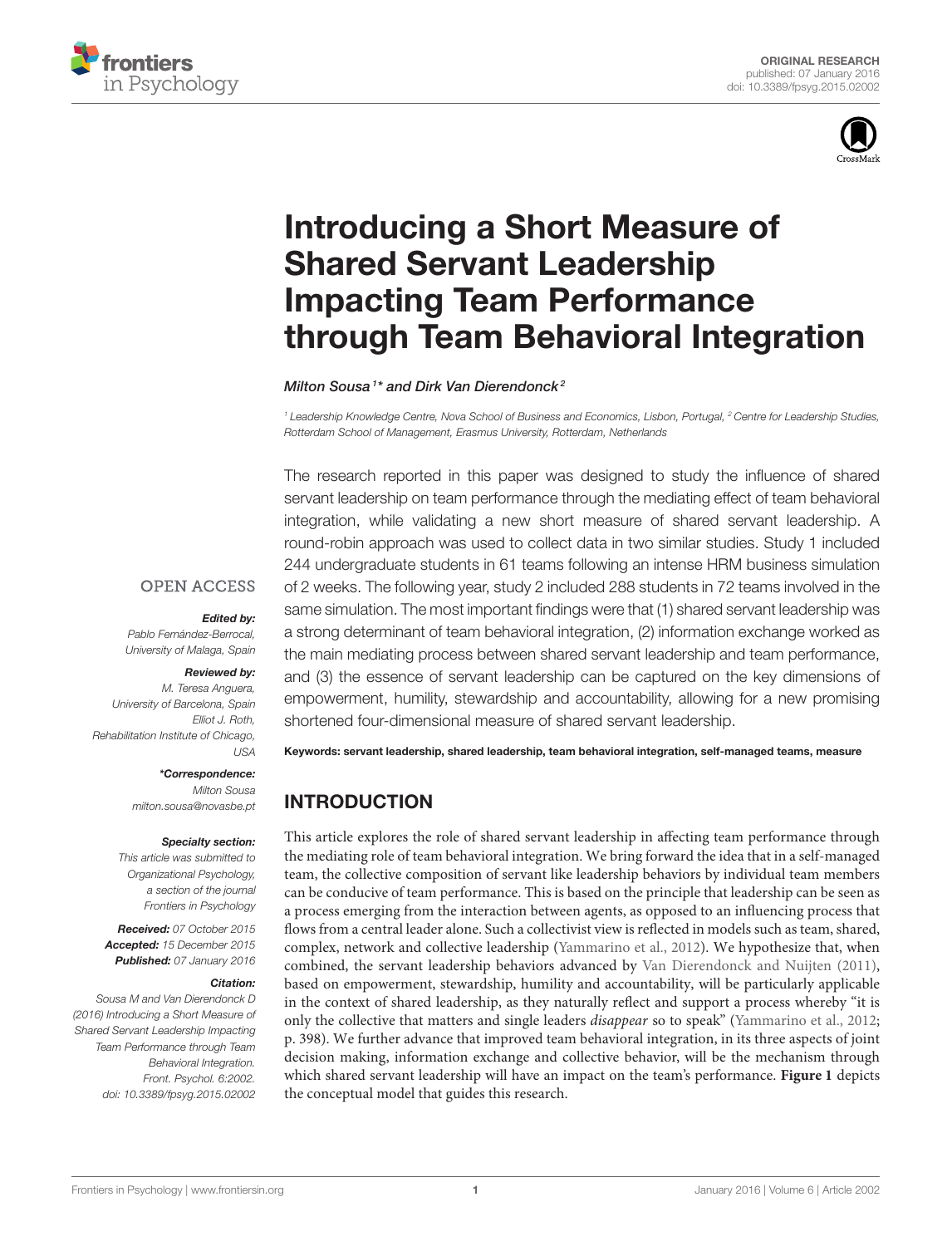

<span id="page-1-0"></span>In addition to this conceptual proposition, through our studies, we introduce a short measure of servant leadership, based on the original instrument by [Van Dierendonck and Nuijten's](#page-11-1) [\(2011\)](#page-11-1). Traditional team rating surveys are relatively simple (each member rates the overall team leadership) but rather inaccurate in assessing shared leadership (e.g., [Pearce and Sims,](#page-11-2) [2002;](#page-11-2) [Avolio et al., 2003\)](#page-10-0). Round-robin approaches, whereby each team member assesses everyone else in the team individually from which a team level score is composed, provide much more accuracy but are time-consuming, especially when surveys are long. Having a shorter survey that reduces completion time while keeping the essence of the original measure would be useful and practical. This new measure will be a more practical tool for assessing shared leadership through a collective assessment of the leadership present in the team [\(Gockel and Werth, 2010\)](#page-10-1), with the improved accuracy of a round-robin data collection method.

In order to test our conceptual model and validate the new short measure, two studies were conducted based on confirmatory factor analysis. We start by further elaborating on the concepts and corresponding constructs of shared leadership, servant leadership and team behavioral integration, as well as the underlying principles supporting the relationship between them.

# CONSTRUCTS AND MODEL OPERATIONALIZATION

# Shared Leadership

Shared leadership is defined as "a dynamic, interactive influence process among individuals in groups for which the objective is to lead one another to the achievement of group or organizational goals or both" [\(Pearce and Conger, 2003;](#page-11-3) p. 1). Shared leadership changes the focus from a vertical leadership approach where one leader influences several followers to a horizontal approach where leadership becomes a joint activity of the team members showing leadership behavior toward each other [\(Bligh et al.,](#page-10-2) [2006\)](#page-10-2). Research on shared leadership has already shown its potential use in better understanding team effectiveness in terms of ratings by managers, customers and self-ratings (e.g., Pearce and Sims, [2002;](#page-11-2) [Hoch et al., 2010\)](#page-10-3).

Shared leadership gains increased relevance in the context of self-managed teams, as the absence of a clear hierarchy likely provides fertile ground for shared leadership to emerge. The ideas behind self-managed teams originate from socio-technical systems theory [\(Stewart and Manz, 1995\)](#page-11-4). It is a way of organizing that combines both the social and the technical aspects of work. Instead of working as individuals with individual targets, employees work together in teams and are jointly responsible for team targets. With the absence of a direct supervisor, these teams have relatively more freedom to plan their own work. This can bring a strong sense of empowerment within the individual team members and opens the way for a more shared form of leadership instead of the more traditional hierarchical types. One needs to bear in mind that despite the absence of an appointed leader within a self-managed team, some kind of informal leadership will likely appear [\(Wolff et al., 2002\)](#page-11-5). Team leaders help define team objectives, keep a team focused on team goals, and provide coordination between team members. Even in self-managed teams these roles are necessary. What distinguishes shared leadership from centralized leadership, especially in selfmanaged teams, is that these leadership roles are often fulfilled by different team members instead of only one, in a fluid process. As was proposed by [West et al. \(2003\)](#page-11-6), a lack of leadership clarity can be detrimental for team performance, especially if this leads to conflict over the leadership role or the direction that a team should take. However, when one sees leadership as a process instead of a single one-to-many power relationship, this clarity can be achieved through a mutually reinforcing shared leadership process.

# The Operationalization of Shared Leadership

Capturing shared leadership in teams is not easy. Previous attempts have often focused on the influence of the team as a whole or on how team members in general show leadership behavior [\(Gockel and Werth, 2010\)](#page-10-1). For example, Pearce and Sims [\(2002\)](#page-11-2) asked participants to rate their team members jointly on shared leadership. A similar approach was used by [Avolio et al. \(2003\)](#page-10-0) and in a more recent study by Hoch et al. [\(2010\)](#page-10-3). Basically, items from leadership measures are reformulated from "my leader..." into "my team members...." The main disadvantage of these measures is their lack of accuracy as one cannot know the point of reference taken by respondents when evaluating the team as a whole (Gockel and Werth, [2010\)](#page-10-1). In order to overcome this problem, in the present study, shared leadership is measured through a round-robin approach whereby team members are individually assessed on their servant leadership behaviors toward each respondent, which makes it possible to consider it a relational construct (Mayo et al., [2003\)](#page-11-7). The collective team average is then calculated, representing the total amount of servant leadership behavior demonstrated in the team, which should be more accurate than asking participants to rate the team as a whole. While this method has similarities with the social network analysis methods suggested by [Gockel and Werth \(2010\)](#page-10-1) in terms of data collection, it has some distinct differences with regard to interpretation. In social network analysis, shared leadership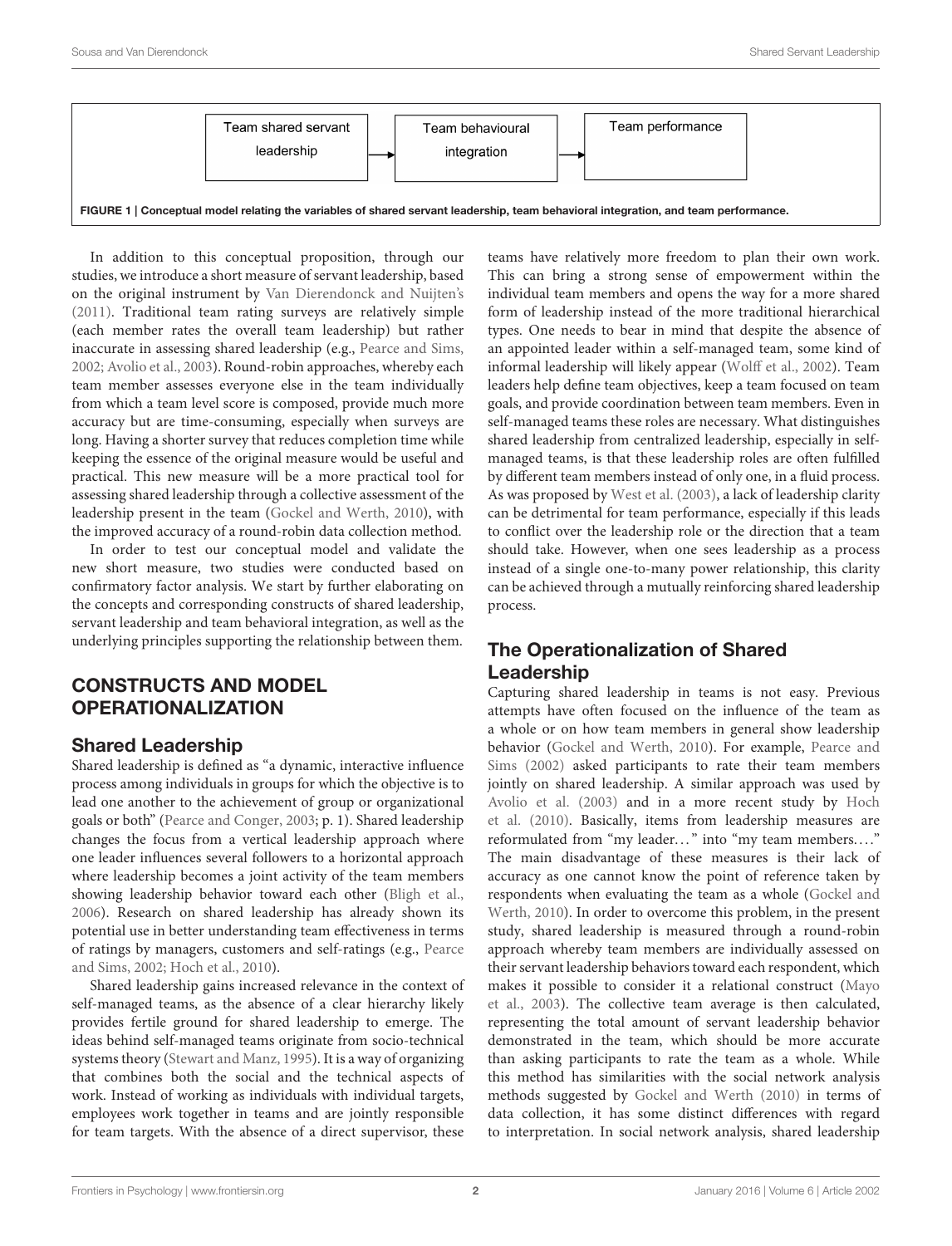is assessed mainly through the measures of centralization and density [\(Gockel and Werth, 2010\)](#page-10-1). Such measures are indirect characteristics of the network topography, as they provide ratios instead of actual leadership scores. However, as we aimed to validate the short measure of servant leadership, we needed to ensure a direct measure of the amount of shared servant leadership in the team instead of using indirect ratios. We see therefore our approach as an extension and improvement of the team rating approach suggested by [Gockel and Werth](#page-10-1) [\(2010\)](#page-10-1) through the inclusion of round-robin measures of servant leadership, helping to overcome the inaccuracy of team level measures.

# Servant Leadership as a Model for Shared Leadership

Robert Greenleaf (1904–1990) introduced the notion of servant leadership after reading Herman Hesse's Journey to the East [\(Greenleaf, 1977\)](#page-10-4). This book portrays the archetype of a servantfirst leader that inspired Greenleaf to extrapolate this notion to the context of modern organizations. [Greenleaf's \(1977\)](#page-10-4) concept of servant leadership is very much focused on this initial motivation to serve as the following quote testifies: "The servantleader is servant first...It begins with the natural feeling that one wants to serve, to serve first. Then conscious choice brings one to aspire to lead" [\(Greenleaf, 2002;](#page-10-5) p. 7). As such, the servant leader's major concern is the development and growth of others. [Spears](#page-11-8) [\(1996;](#page-11-8) p. 33) highlights how "servant leadership emphasizes increased service to others; a holistic approach to work; promoting a sense of community; and the sharing of power in decision making."

The relevance of servant leadership for team functioning has been demonstrated in several recent studies that focused on servant leadership in a hierarchical setting. [Walumbwa et al.](#page-11-9) [\(2010\)](#page-11-9) showed that team level servant leadership was related to higher individual organizational commitment, self-efficacy and supervisor rated organizational citizenship behavior. Hu and Liden [\(2011\)](#page-11-10) found that team-level servant leadership was related to team performance, team organizational citizenship behavior and team potency. The results of [Schaubroeck et al. \(2011\)](#page-11-11) are similar in that they compared team-level transformational leadership with team-level servant leadership and showed that servant leadership was related to team performance through affect-based trust in the leader and team psychological safety. All three studies confirm the relevance for team functioning of servant leadership as shown by the direct supervisor. The present study builds on their insights by its focus on shared servant leadership in self-managed teams without a direct supervisor. We advance that aspects of servant leadership such as a servant-first attitude [\(Greenleaf, 1977\)](#page-10-4), humility [\(Russell, 2001;](#page-11-12) [Patterson, 2003;](#page-11-13) [Van Dierendonck, 2011\)](#page-11-14), and the ability to perform while focusing on the good of the whole [\(Van Dierendonck, 2011\)](#page-11-14) will be supportive of the antecedents of shared leadership suggested by [Carson et al.](#page-10-6) [\(2007\)](#page-10-6) such as shared purpose, social support or having a voice.

Given its increasing adoption and validity in different cultural settings including the Netherlands, UK, Italy, Finland and Portugal [\(Hakanen and Van Dierendonck, 2011;](#page-10-7) Van Dierendonck and Nuijten, [2011;](#page-11-1) [Bobbio et al., 2012;](#page-10-8) Sousa and van Dierendonck, [2014\)](#page-11-15), we opted to use the measurement development study by [Van Dierendonck and Nuijten \(2011\)](#page-11-1) providing a rather comprehensive and solid instrument, based on 8 dimensions and 30 items. These include: empowerment (7 items), accountability (3 items), standing back (3 items), humility (5 items), authenticity (4 items), courage (2 items), forgiveness (3 items), and stewardship (3 items). From this whole set, the dimensions of empowerment, stewardship, accountability and humility were suggested by [Van Dierendonck and Nuijten \(2011\)](#page-11-1) as forming core aspects of servant leadership behavior. With this study we aim to confirm these four dimensions as the essential attributes of shared servant leadership within a self-management team context. Given the extensive amount of mutual one-toone estimates between team members to calculate shared servant leadership in a round-robin approach, such a shortened measure will also prove far more practical. We posit that team members who show servant leadership behavior will actively empower and develop other team members, show humility toward one another, provide direction in day-to-day work by mutually holding others accountable, and emphasize the importance to act as stewards who work for the good of the team as a whole. In the next chapter we further elaborate on the specific impact of these dimensions of servant leadership, as a shared process, on team behavioral integration.

# Shared Servant Leadership and Team Behavioral Integration

Team behavioral integration was suggested to be a key fundamental aspect of collective leadership [\(Friedrich et al., 2009;](#page-10-9) [Yammarino et al., 2010,](#page-11-16) [2012\)](#page-11-0). Likewise, we posit that shared servant leadership will be reflected in higher levels of team behavioral integration. As such, team behavioral integration is introduced into our theoretical model as a mediating variable to help understand the possible beneficial influence of shared [leadership on](#page-10-10) team performance.

Hambrick [\(1994;](#page-10-10) p. 188) defined team behavioral integration as "the degree to which the group engages in mutual and collaborative interaction." Originally proposed to capture effective functioning performance in top management teams, team behavioral integration consists of three interrelated components that capture both social and task related dimensions [\(Hambrick, 1994;](#page-10-10) [Siegel and Hambrick, 1996\)](#page-11-17). The social dimension is captured on the component of collaborative behavior [\(Hambrick, 1994\)](#page-10-10), which builds on the concept social integration. Social integration is mainly an affective construct reflected on social interaction, attraction to the group and satisfaction with other team members [\(O'Reilly et al., 1989\)](#page-11-18). This affective and emotional bond carries however risks on the quality of decision making due to the fear of damaging relationships within the team. Consequently, for social integration to be effective it needs therefore to be combined with other task related behaviors [\(Schweiger and Sandberg, 1989\)](#page-11-19). [Hambrick \(1994\)](#page-10-10) encapsulated these task related behaviors in the constructs of joint decision making and information exchange.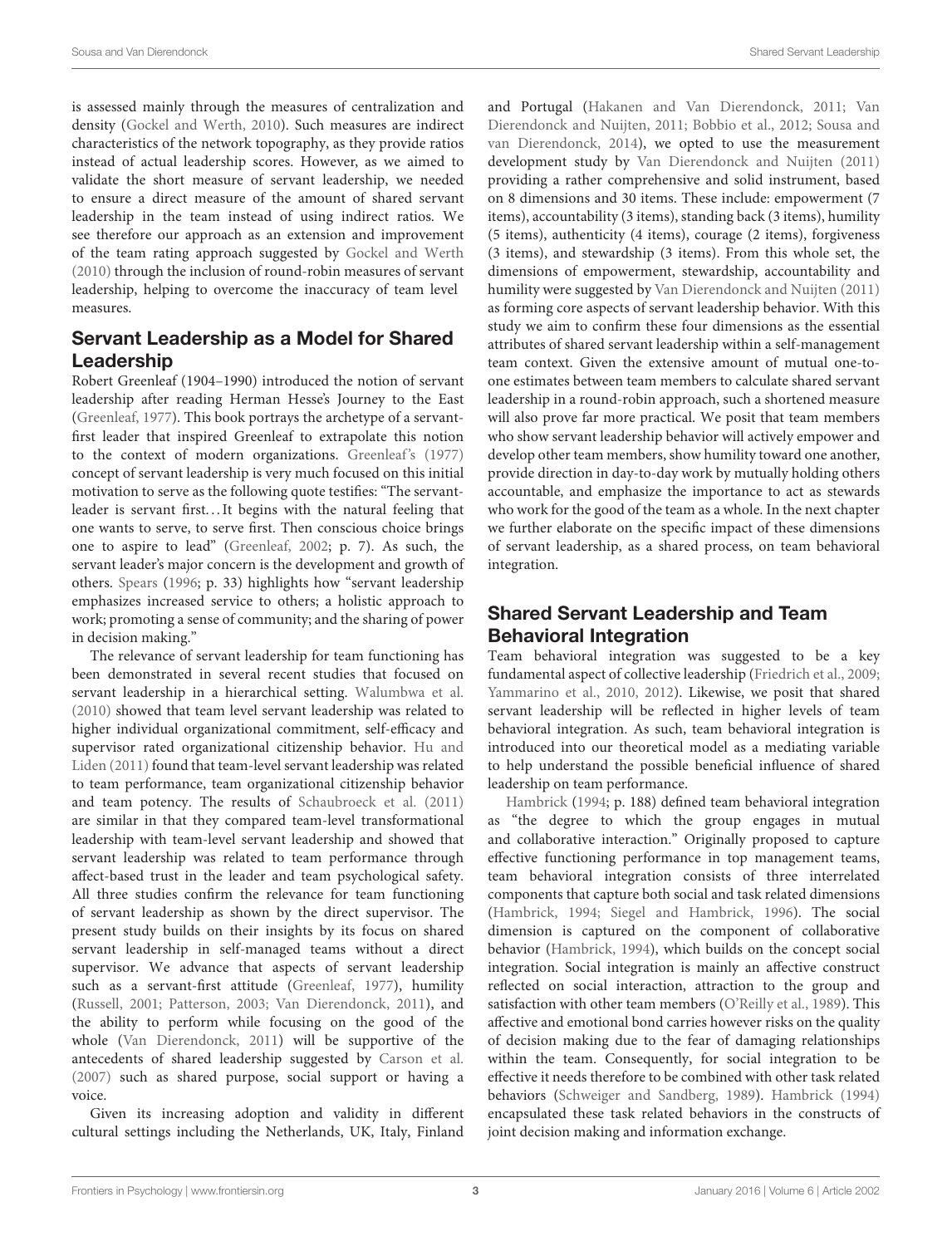[Simsek et al. \(2005\)](#page-11-20) further elaborate on these three different dimensions. The authors support that collective behavior can be translated into behaviors of mutual support in managing workload, flexibility about switching responsibilities to make work easier for each other and the willingness of team members to help each other in meeting deadlines [\(Simsek et al., 2005\)](#page-11-20). Joint decision making can be observed through the care in communicating interdependencies among team members, creating shared understanding of joint problems and each other's needs, as well as openly discussing expectations of each other [\(Simsek et al., 2005\)](#page-11-20). Concerning information exchange, Simsek et al. [\(2005\)](#page-11-20) consider both quantitative (e.g., number of ideas being created) and qualitative aspects (e.g., level of creativity and innovation, and the quality of proposed solutions toward problems).

The relevance of team behavioral integration for team performance was particularly emphasized by three studies that related top management team behavioral integration to company performance [\(Simsek et al., 2005;](#page-11-20) [Lubatkin et al.,](#page-11-21) [2006;](#page-11-21) [Carmeli, 2008\)](#page-10-11). Other studies showed its relevance for individual improvisation [\(Magni et al., 2009\)](#page-11-22) and better quality of strategic decisions [\(Carmeli and Schaubroeck, 2006\)](#page-10-12). On a related note, team leadership has been positioned as essential for developing shared mental models, collective information processing and team metacognition [\(Zaccaro et al., 2001\)](#page-11-23). Also, shared leadership in teams has been related to greater collaboration, coordination, cooperation and group cohesion [\(Ensley et al., 2003\)](#page-10-13), which are similar concepts to the three dimensions of team behavioral integration.

Given these considerations, as a people-centered mutually supporting leadership model, we suggest that the aggregate composition of servant leadership behaviors by individuals toward one another (shared servant leadership), will likely directly or indirectly enhance team behavioral integration. In the following text, we note some particularly noteworthy potential linkages based on the four dimensions of servant leadership outlined before as essential for the shared leadership context.

Empowerment refers to a motivational concept which includes empowering leadership behavior for encouraging selfdirected decision making, information sharing, and coaching for innovative performance [\(Konczak et al., 2000\)](#page-11-24). Based on this definition empowerment seems to affect both information exchange and joint decision making, as it opens up the channels of communication in support of joint coordination. Empowerment is also a base condition for shared leadership to emerge [\(Yammarino et al., 2012\)](#page-11-0), whereby team members are able to trust each other on their ability to perform different tasks. It means that team members mutually encourage taking initiative, diligently share information, support each other in decision making and help others understanding new challenges and topics. In teams demonstrating high levels of shared leadership, one would expect members to often agree on sharing tasks such that those less knowledgeable can grow and learn, in a true mutually empowering fashion. Within team behavioral integration, this mutually supporting orientation can be captured in the social dimension of collective behavior.

Humility is about modesty reflected in a servant-leader's tendency to give priority to the interest of others, acknowledging mistakes and giving room to learn. For shared leadership to emerge in a team it is essential that the team members are able to acknowledge their limitations and the fact that other people can contribute in different ways and according to their level of development. In addition, as a collectivist form of leadership, shared leadership means that any individual team member needs to be able to move into the background when necessary [\(Yammarino et al., 2012\)](#page-11-0). This allows others to assume leading roles as demanded by the task at hand. From a task oriented point of view, humility will support the quantity of information exchange by acknowledging the value of everyone's contribution and ideas. At the same time, humility can affect joint decision making as it will instill a culture of dialog and genuine interest in mutual understanding through humble inquiry [\(Schein, 2013\)](#page-11-25), fostering creativity and innovative thinking. From a social integration perspective, humility can support collective behavior as it amplifies the importance of the whole above self-interest and creates a space for reaching out to other team members when in need.

Accountability is about providing direction taking into account other people's abilities, needs, and input, while holding them responsible for their achievements. In a team with shared leadership this role might be partaken among several members or eventually rotated. It also means that all members assume responsibility for each other's work and will mutually hold each other accountable for their contribution. This shared responsibility and accountability forms a cornerstone of shared leadership behavior [\(Pearce and Conger, 2003\)](#page-11-3). In addition, accountability is mostly associated with the practical aspects of work, also present in servant leadership. Defining tasks, work processes, objectives, deadlines and control mechanisms remains critical for work to be done effectively. As such, this dimension will likely be most relevant for the task related aspects of team behavioral integration. It can support joint decision making as it emphasizes the need to mutually agree on targets, task assignments, methods and processes while ensuring execution and performance. At the same time, accountability can stimulate both the quantity and the quality of information exchange. On the quantity of information, it can prevent team members from free riding or not being sufficiently involved, increasing the number of ideas and solutions being considered. On the quality aspect, accountability will make members thoughtful of the relevance and effectiveness of their ideas and proposed solutions.

Stewardship refers to stimulating others to act in the common interest and to take a viewpoint that focuses on the good of the whole. These core aspects have been shown to contribute to followers experiencing a more challenging work setting, a sense of psychological empowerment and higher organizational commitment [\(Asag-gau and Van Dierendonck, 2011\)](#page-10-14). This aspect of servant leadership brings an element of self-transcendence, by putting others and the mission above the self. In light of this definition, when all team members act as stewards, it becomes accepted that the team is more important than any individual, again a base condition for shared leadership to emerge [\(Pearce and Conger, 2003;](#page-11-3) [Yammarino et al., 2012\)](#page-11-0).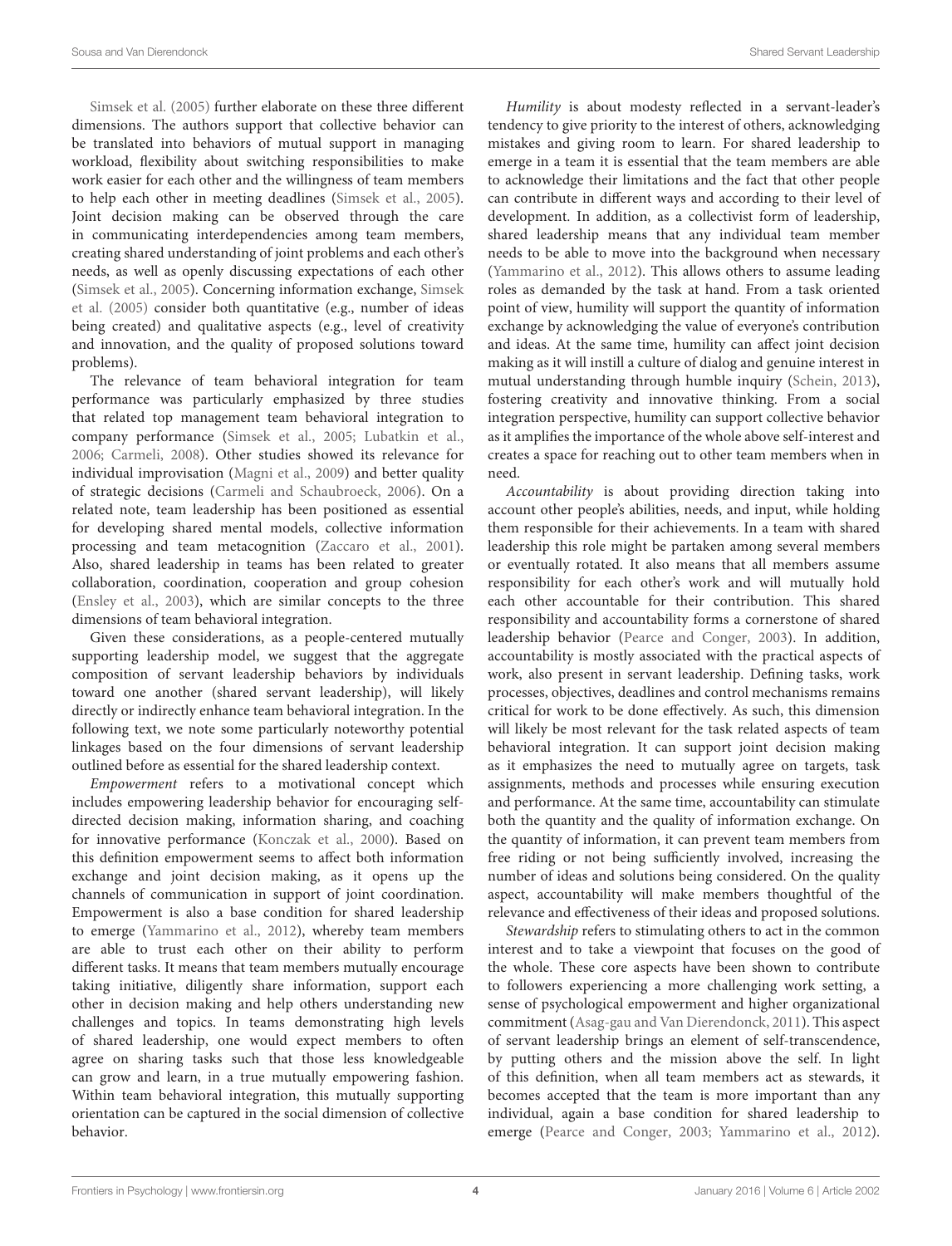From an affective perspective, stewardship seems therefore to be particularly relevant for the aspect of collective behavior, as it emphasizes the importance of the whole and staying on course to achieve the team's objectives. From a task oriented point of view, stewardship will enable joint decision making as it stimulates team members to understand joint problems and each other's needs in the context of a larger picture. It can also support information exchange by increasing the quality of solutions being proposed through a higher focus on the relevant team challenges that need to be addressed (ensuring the relevance of information being exchanged).

In light of the possible links established above, it can be expected that if team members on average show more of these mutual and supportive servant leadership behaviors toward each other (empowerment, humility, accountability, and stewardship), team behavioral integration will be strengthened, which will lead to better overall team performance. Together the above reasoning can be summarized in the following hypotheses:

Hypothesis 1: Given its emphasis on mutual empowerment, accountability, stewardship and humility, shared servant leadership will be positively related to team behavioral integration.

Hypothesis 2: As a reflection of good team functioning, team behavioral integration will operate as a mediating variable between shared servant leadership and team performance.

In a nutshell, the present study aims to test the mediating effect of shared servant leadership on team performance through team behavioral integration. A round-robin approach was used to collect the data, which allows for a more accurate measure of the amount of shared servant leadership in a team. The study also aims to validate a short measure of servant leadership for the shared leadership context based on the four key dimensions of empowerment, stewardship, accountability and humility. Several control variables were included to take into account possible third variable effects, namely academic competence and team familiarity.

# METHODS STUDY 1

#### Data Collection

In order to validate our model, it was important to have a large sample of self-managed teams (without a formal leader) going through a similar assignment and in comparable contextual circumstances, to allow for objective performance comparison. This is hard to find in an organizational context. For that reason, a simulation based assignment in a Business Administration program was used.

The simulation is based on realistic scenarios extracted from real cases pertaining to the activities of Human Resource Management (HRM) departments. The simulation lasts 2 weeks with intense teamwork in groups of four. It is important to note that during this 2 week period this assignment is their only activity for the course, reducing interference, and conflicting goals. The simulation is a major activity requiring substantial time and focus. Each team represented the HRM department of a company where HR relevant decisions had to be made for the company. These decisions, concerning realistic recruitment, selection and retention policies, had to be taken on a daily basis for 8 days. In the morning, feedback was given on how their company was doing in comparison to the companies of the other teams. New decisions had to be taken before the end of each day. It is important to note that no leader was appointed in the teams. They were instructed to function as a self-managed team. The participants were asked to fill out a survey on their team functioning, 1 week after the simulation directly following handing in their final report, giving extra course credits. Data has been collected through an online survey in accordance with the ethical guidelines of the American Psychological Association. The ethical rules and regulations of the University were also applied. As such, (i) participation was completely voluntary, (ii) data collection through a self-report survey is exempted from an institutional ethics committee's approval, and (iii) the subjects filled out the survey for extra course credit (no money has been given). Subjects were informed about the nature of the study on the first webpage. Informed consent was given by clicking on the "Next" button.

#### **Participants**

Respondents were third year undergraduate Business Administration students participating in a HRM course. Only the results of the teams that had all four members filling out the surveys were included in the study. This provides a full database with reports of all team members on each other. The sample included 61 teams, totalling 244 students (response percentage of 71%). Of them 65 % were male and 35% female. The average age was  $21.0$  (SD = 1.5) years.

#### **Measures**

#### Shared Servant Leadership

All participants were asked to rate the leadership behavior they perceived from their fellow team members in a round-robin fashion (whereby every team member evaluates all other team members' behaviors). For the developmental purpose of this survey, where we also wanted to test the validity of the short measure, all 30 items from the Servant Leadership Survey (SLS; [Van Dierendonck and Nuijten, 2011\)](#page-11-1) were incorporated. As explained before, items were reformulated to indicate the level of servant leadership shown by each team members toward the person filling out the survey (i.e., instead of asking questions in relation to the leader, they were asked in relation to each team member individually). In addition, questions were provided in the past tense, referring to the period of the project, as opposed to a stable management relationship from the original survey. For example, one of the original empowerment items was reformulated from "My manager gives me the information I need to my work well" to "<name of team member> gave me the information I needed to do my work well." In another example, this time from the accountability dimension, the following item was rephrased from "My manager holds me responsible for the work I carry out" to "<name of team member> held me responsible for the work I carried out." Such adaptations were done for all 30 items from the original survey. Ratings were to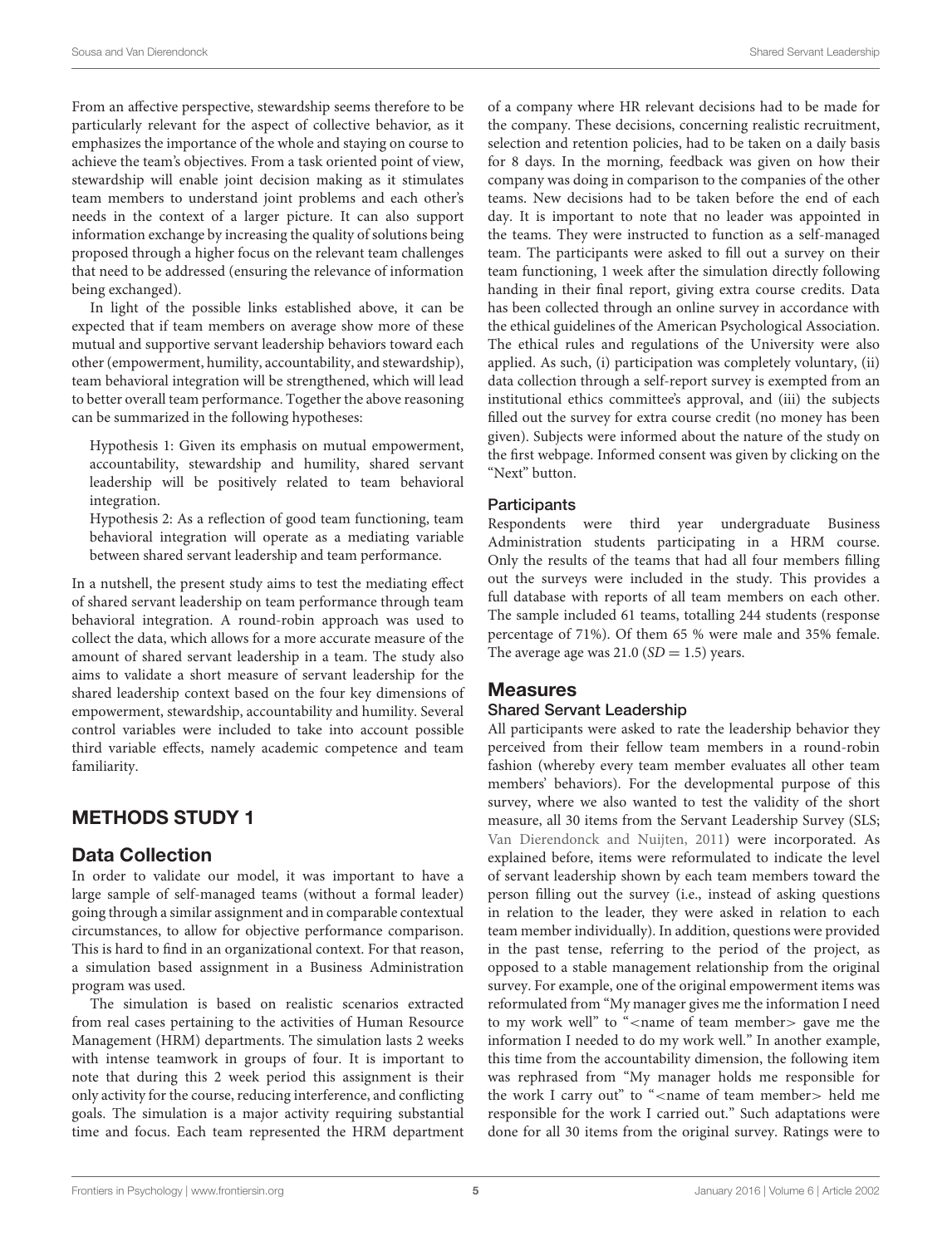be given on a 5-point Likert scale, ranging from never to very often. For all participants, the answers to all items were averaged to indicate the mean level of the servant leadership behavior as received from the other team members.

Based on this data, team shared servant leadership becomes the combined servant leader behavior of team members shown toward one another. This gives an indication of the average level of shared leadership in a team, which is similar to approach 1 in the [Gockel and Werth \(2010\)](#page-10-1) paper but with the advantage of including round-robin measures for a more accurate assessment of the total average amount of shared leadership. One should note that there is no need for checking for consensus among the different team members because items refer to the servant leadership behavior shown by each team member individually and not on the overall servant leadership level of the team.

#### Team Behavioral Integration

Team behavioral integration was measured with the threedimensional measure developed by [Simsek et al. \(2005\)](#page-11-20), including collective behavior, information exchange and joint decision making. Each dimension was measured with three items. Before aggregating the data to team level, the consensus among the different team members was checked with regard to their assessment of team behavioral integration. The Rwg(j) scores [\(James et al., 1984\)](#page-11-26) were calculated. As an additional test, the intraclass correlation (ICC1) was also calculated. This correlation gives an estimate of the related consistency among the team members. We also tested whether the operationalization of team behavioral integration acknowledged its three-dimensional conceptualization.

#### Team Performance

During the simulation, the teams received feedback about their performance on several company indicators, generated by the simulation software. These indicators were also transformed into an overall score which was communicated to the teams after each round. Performance in this paper is their final ranking on the simulation, which gives an indication of their overall performance throughout the eight decision rounds. Their overall end score was differentiated between 6 (for the teams whose score belonged to the lowest 10%) and 10 (for groups belonging to the highest 10%).

#### Control Variables

Past research has argued that team member familiarity may affect team performance (e.g., [Gruenfeld et al., 1996\)](#page-10-15). Therefore, we took in member familiarity as a control variable. Respondents were to judge how well they knew each team member on a scale from 1 (not at all) to 5 (very well). These scores were added together and aggregated to team level to create a team score of familiarity. Academic competence of the individual team members may also influence team performance. Respondents were asked to give an estimate of their average grade of other courses. Course grade is used as a proxy for general mental capacity, their learning style, and their motivation to put in an effort to reach high grades. These individual scores were averaged within a team for a score of a team's average academic competence. No index for within group agreement was calculated for the control variables as team members are not necessarily similar in the degree to which they know their fellow team members, nor in their average grade. In this situation the team average would still be an accurate reflection of member familiarity and intellectual capacity (cf. [Gruenfeld et al., 1996\)](#page-10-15).

#### Assessing the Validity of the New Servant Leadership Short Measure

The factorial validity of the hypothesized four-dimensional structure (humility, empowerment, stewardship, and accountability) of the new shortened version of the servant leadership survey was tested in both studies. The mean itemscores across team members were used as input for Mplus 6 [\(Muthén and Muthén, 2009\)](#page-11-27). The nested (multi-level) structure of the dataset (i.e., participants in teams) was accounted for, thereby guaranteeing the correct error variances. In addition, in order to test the validity of the shortened version, in study 1 we compared the underlying variance of the full servant leadership scale with all 30 items with 8 dimensions to that of the reduced version with 15 items and only 4 dimensions. A model was tested where the four dimensions were allowed to load together on one second-order factor. In addition, all 30 items of the original scales were allowed to load on one underlying factor. This factor signifies the total underlying servant leadership variance of the full measure. The second order servant leadership factor (representing the underlying variance of the four dimensions theorized to be most important for shared servant leadership in self-managed teams) was allowed to correlate with the leadership factor which was determined by all 30 items.

#### Model Validation

Following [Anderson and Gerbing \(1988\)](#page-10-16), we first tested the adequacy of the measurement model of the latent constructs using Mplus 6 [\(Muthén and Muthén, 2009\)](#page-11-27) before actually testing the relations in the full model. To operationalize the latent construct of servant leadership, the four dimensions were used as manifest indicators. For the three team behavioral integration sub-dimensions, the items of each scale were used as indicators. In this way these latent constructs were determined by three or four indicators, which is the recommended practice if the goal is to study a variable at an overall level of generality and one wants to reduce the level of nuisance and bias that may come from working with the separate items directly [\(Bandalos,](#page-10-17) [2002\)](#page-10-17). Team performance, academic competence and team familiarity were used as manifest variables. After validating the measurement model, the conceptual model was tested in both studies, with structural equation models with latent and manifest variables using Mplus 6 [\(Muthén and Muthén, 2009\)](#page-11-27). As a final confirmation step, the indirect effects of the most significant mediating factors of team behavioral integration were tested with bootstrapping [\(Preacher et al., 2008\)](#page-11-28).

# METHODS STUDY 2

The setup of the second study is in essence a replica of the first one but this time based on students from the following year. This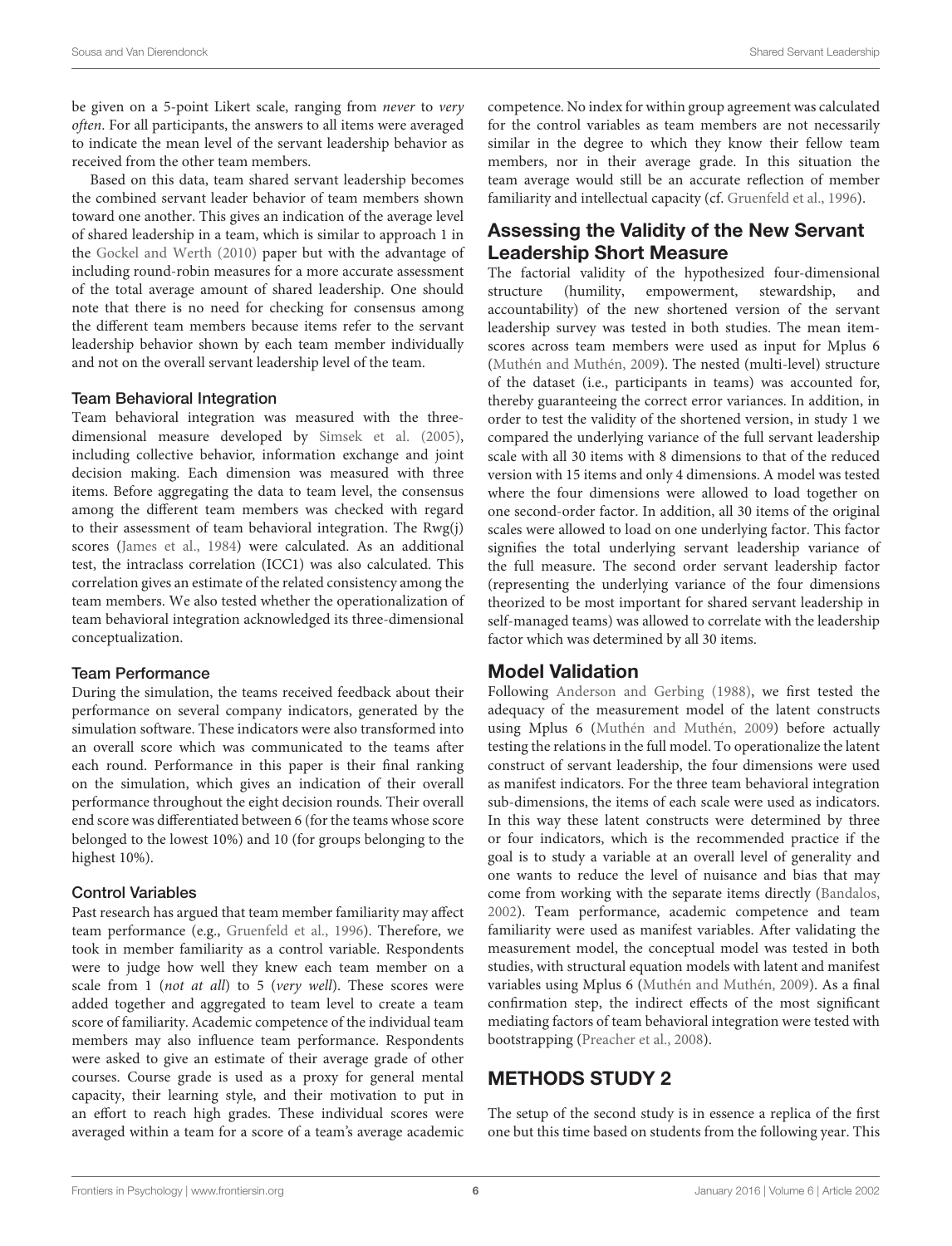allowed again for a more accurate comparison between results from both studies. The aim of the second study was to confirm the findings of the first study. As such, during study 2, only the short measure of servant leadership validated in study 1 was used (15 items) with all other measures being exactly the same.

Like in the first study, participants were third year undergraduate Business Administration students participating in a HRM course that included a HRM-simulation of 2 weeks with intense teamwork in groups of four. Only the results of the teams that had all four members filling out the surveys were included in the study. This provides a full database with reports of all team members on each other. The sample included 72 teams, totalling 288 students (response percentage of 72%). Of them 62% were male and 38% female. The average age was  $20.9$  (SD = 1.3) years. The same ethical rules and regulations of for data collection from the first study were applied to this second study.

# RESULTS STUDY 1

# Validity of the Short Shared Servant Leadership Measure

Before testing the whole model, the validity of the short measure was evaluated. Initially, the fit of the hypothesized 4-dimensional structure corresponding to the short version of the servant leadership measure was compared to a 1-dimensional structure (all items loading on one leadership dimension). The fit indices were  $X^2 = 263,887, df = 129, CFI = 0.91, TLI = 0.89,$ RMSEA =  $0.07$ , SRMR =  $0.07$ , for the 4-dimensional model, and  $X^2$  = 648.989,  $df$  = 135, CFI = 0.66, TLI = 0.61,  $RMSEA = 0.13$ ,  $SRMR = 0.10$ , for the 1-dimensional model. The 4-dimensional model clearly shows the best fit, confirming the underlying multi-dimensional structure of servant leadership within this context. However, one comparative fit index (TLI) was still below 0.90, indicating some misfit in the measurement model. Items that either loaded low (i.e., a standardized factor loading lower than 0.40) on their proposed dimension or where the modification indices indicated a cross-loading on one of the other dimensions were removed. This resulted in the removal of three items from empowerment, humility and stewardship (one item from each subscale). The resulting 4-dimensional model had excellent fit indices ( $X^2 = 139.185$ ,  $df = 84$ , CFI = 0.93,  $TLI = 0.92$ , RMSEA = 0.06, SRMR = 0.06). The 4-dimensional model with one underlying dimension showed a comparable fit:  $X^2 = 157.561, df = 86, CFI = 0.94, TLI = 0.93, RMSEA = 0.06,$  $SRMR = 0.06$ . These results confirm that the short shared servant leadership measure in this paper is a 4-dimensional concept with one underlying second order factor. The internal consistencies are 0.80 for empowerment (6 items), 0.88 for accountability (3 items), 0.60 for stewardship (2 items), and 0.75 for humility (4 items). Overall, the reliability of these subscales is good. Please note that internal consistency also depends on the number of items. Stewardship has only two items, 0.60 is with only two items still respectable (as will be seen later, this value is higher in study 2).

As explained before, in order to test the validity of the shortened version, we compared the underlying variance of the full servant leadership scale with all 30 items with 8 dimensions to that of the reduced version with 15 items and only 4 dimensions. The correlation between the factor capturing the full range of the servant leadership measure and the one representing the shortened measure was 0.90. In other words, the short scale consisting of only 4 out the 8 dimensions and half the number of items (15 instead of 30), still represents 81% of the variance of the full scale.

# Validity of the Team Behavioral Integration **Construct**

Concerning the mediating variable, team behavioral integration, it was important to assess its three-dimensional nature. Indeed, the three-dimensional model, showed a much better fit compared to the one-dimensional model ( $X^2 = 42.24$ ,  $df = 24$ , CFI = 0.93, TLI = 0.90, RMSEA = 0.11, SRMR = 0.07, vs.  $X^2 = 121.49$ ,  $df = 27$ , CFI = 0.64, TLI = 0.51, RMSEA = 0.24, SRMR = 0.13). The internal consistencies were 0.85 for collective behavior (3 items), 0.75 for information exchange (3 items), and 0.74 for joint decision making (3 items). In addition, as a collective assessment, we wanted to confirm the extent to which behavioral integration results could be aggregated at team level. The Rwg(j) scores were 0.86 for collective behavior, 0.92 for information exchange and 0.78 for joint decision making. Additional insight is gained through the intraclass correlation (ICC1). The ICC1 scores were 0.19 for collective behavior, 0.16 for information exchange and 0.34 for joint decision making. Overall, it can be concluded that there is enough overlap between team members to calculate average team behavioral integration scores.

# Validity of the Measurement Model

The output variable for team performance and the control variables of academic competence and team familiarity were used as manifest variables. Following [Anderson and Gerbing \(1988\)](#page-10-16), we tested the adequacy of the measurement model of the latent constructs of shared servant leadership and team behavioral integration before actually testing the relations in the full model. The relative fit indices were excellent ( $X^2$  = 73, 569, df = 59, CFI =  $0.96$ , TLI =  $0.95$ , RMSEA =  $0.06$ , SRMR =  $0.07$ ), confirming our operationalization of shared servant leadership and team behavioral integration with four and three separate constructs, respectively.

# Validity of the Conceptual Model

Once the measurement model was confirmed, the hypothesized model was tested, showing only a moderate fit  $(X^2 = 146.286,$  $df = 95$ , CFI = 0.88, TLI = 0.84, RMSEA = 0.09, SRMR = 0.09). By checking the significance of the paths and the modification indices, several improvements were suggested. Interestingly, neither control variable (average team academic competence or team familiarity) were significantly related to team performance. As a result, they were removed from the model. Additionally, the paths between collective behavior and joint decision making and team performance were not significant. The adjusted model with the non-significant paths fixed at zero has an excellent fit.  $(X^2 = 91.645, df = 71, CFI = 0.95, TLI = 0.93, RMSEA$  $= 0.07$ , SRMR  $= 0.08$ ). **[Table 1](#page-7-0)** shows the individual mean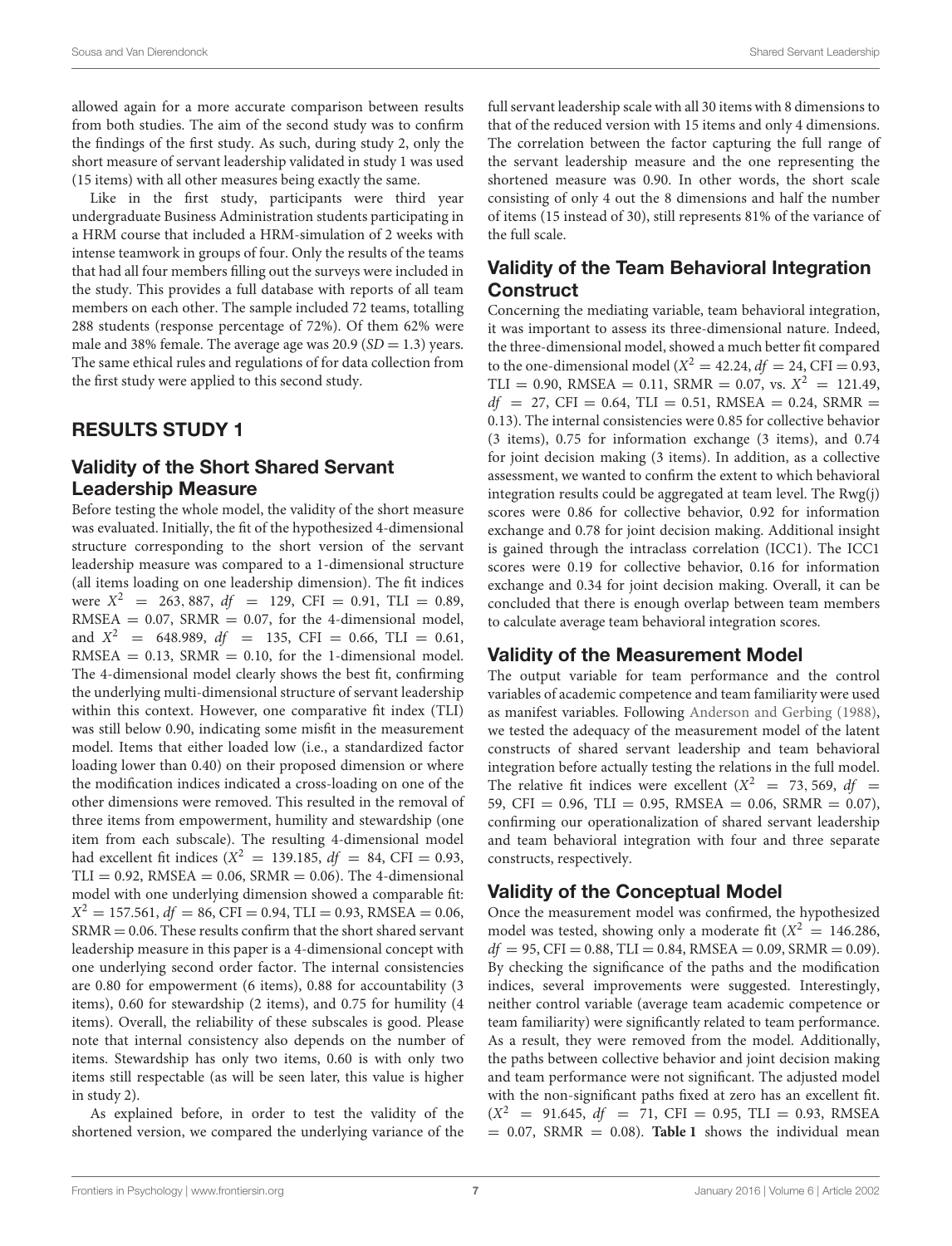<span id="page-7-0"></span>

| TABLE 1   Descriptives and intercorrelations of study variables at team level-study 1. |  |
|----------------------------------------------------------------------------------------|--|
|----------------------------------------------------------------------------------------|--|

| SD<br>2<br>3<br>М<br>4                                                            | 5       | 6       |         | 8       |      |
|-----------------------------------------------------------------------------------|---------|---------|---------|---------|------|
|                                                                                   |         |         |         |         | 9    |
| 1. Academic competence<br>2.87<br>70.14                                           |         |         |         |         |      |
| 0.83<br>2. Team familiarity<br>3.46<br>0.15                                       |         |         |         |         |      |
| 0.48<br>0.13<br>3. Collective behavior<br>6.14<br>$-0.15$                         |         |         |         |         |      |
| 0.47<br>4. Information exchange<br>4.94<br>$-0.01$<br>$-0.10$<br>$0.38*$          |         |         |         |         |      |
| 5. Joint decision making<br>5.31<br>0.41<br>$-0.01$<br>0.15<br>$0.53*$<br>$0.43*$ |         |         |         |         |      |
| $0.39*$<br>3.36<br>0.34<br>0.00<br>$0.28*$<br>$0.38*$<br>6. Empowerment           | $0.57*$ |         |         |         |      |
| 0.43<br>0.18<br>0.37<br>7. Accountability<br>3.41<br>$-0.00$<br>0.08              | $0.33*$ | $0.40*$ |         |         |      |
| 8. Stewardship<br>3.91<br>0.40<br>$0.29*$<br>$-0.02$<br>0.20<br>0.08              | $0.32*$ | $0.51*$ | 0.11    |         |      |
| 9. Humility<br>0.90<br>0.13<br>$0.31*$<br>3.01<br>0.34<br>$0.25*$                 | $0.37*$ | $0.73*$ | $0.31*$ | 0.48    |      |
| 7.92<br>1.34<br>$0.56*$<br>10. Team performance<br>$-0.08$<br>0.10<br>$-0.12$     | 0.16    | 0.08    | $-0.16$ | $-0.11$ | 0.12 |

 $n - 61$ 

 $^{\star}$ p < 0.05.

values, standard deviations and intercorrelations of the variables of study 1.

**[Figure 2](#page-8-0)** shows the standardized model. As it can be seen, shared servant leadership is related to all three elements of behavioral integration. This shows that shared servant leadership behavior within self-managed teams is closely related to a stronger collective functioning. There is also an indirect relation to performance, notably through information exchange in the team.

In a final step, this indirect role of information exchange in the relation between servant leadership and team performance was tested with bootstrapping [\(Preacher et al., 2008\)](#page-11-28). The standardized estimated indirect coefficient was  $0.21$  (p = 0.01; 95% confidence interval ranged between 0.07 and 0.34), confirming its mediating role.

#### **Conclusion**

This first study seems to confirm the first hypothesis that shared team servant leadership does have an effect on team behavioral integration. Concerning the second hypothesis, within the team behavioral integration construct, information exchange seems to play a more prominent role as a mediating variable, which confirms the prominence of this factor as suggested by [Yammarino et al. \(2012\)](#page-11-0). The fact that academic competence and team familiarity do not seem to influence this set of relations only comes to strengthen the apparent power of shared servant leadership on bringing teams to a higher performing level.

Another important and promising development from this first study is the validity and reliability of the short measure for shared servant leadership based on 4 dimensions and 15 items, as opposed to the original consisting of 8 dimensions and 30 items. This allows capturing the essence of shared servant leadership as a model based on four key dimensions: humility, empowerment, stewardship and accountability as advanced in our third hypothesis. On a more practical level, this short measure eases research through the reduced number of items in the survey, which is quite relevant when using an extensive round-robin approach to measure team shared leadership.

In order to confirm the conclusions and findings explained before, a second similar study was developed. The findings of this second study will now be explained.

# RESULTS STUDY 2

#### Validity of the Short Shared Servant Leadership Measure

The fit of the new developed 4-dimensional measure from was compared to a 1-dimensional structure (all items loading on one leadership dimension). The fit indices were  $X^2 = 165.896$ ,  $df =$ 84, CFI = 0.95, TLI = 0.94, RMSEA = 0.06, SRMR = 0.05, for the 4-dimensional model, and  $X^2 = 535.909$ ,  $df = 90$ , CFI = 0.73,  $TLI = 0.68$ , RMSEA = 0.13, SRMR = 0.09, for the 1-dimensional model. The 4-dimensional model with one underlying dimension showed a comparable fit:  $X^2 = 165.149$ ,  $df = 86$ , CFI = 0.95,  $TLI = 0.94$ , RMSEA = 0.06, SRMR = 0.05. The standardized factor loading of the sub-dimensions on the second order factor were: 0.94 for empowerment, 0.51 for accountability, 0.88 for stewardship, and 0.96 for humility. The internal consistencies were 0.81 for empowerment (6 items), 0.90 for accountability (3 items), 0.69 for stewardship (2 items), and 0.77 for humility (4 items). Taken together, these results confirm the factorial validity of the shared servant leadership measure as developed in study 1, as a 4-dimensional concept with one underlying second order factor.

# Validity of the Team Behavioral Integration **Construct**

The internal consistencies for the team behavioral integration measure were 0.89 for collective behavior (3 items), 0.86 for information exchange (3 items), and 0.90 for joint decision making (3 items). All demonstrating good results. As in study 1, we checked the overlap between team members in their estimation to confirm our use of aggregated team scores for team behavioral integration. The Rwg(j) scores [\(James et al., 1984\)](#page-11-26) were 0.91 for collective behavior, 0.94 for information exchange and 0.89 for joint decision making. The ICC1 scores were 0.31 for collective behavior, 0.59 for information exchange and 0.41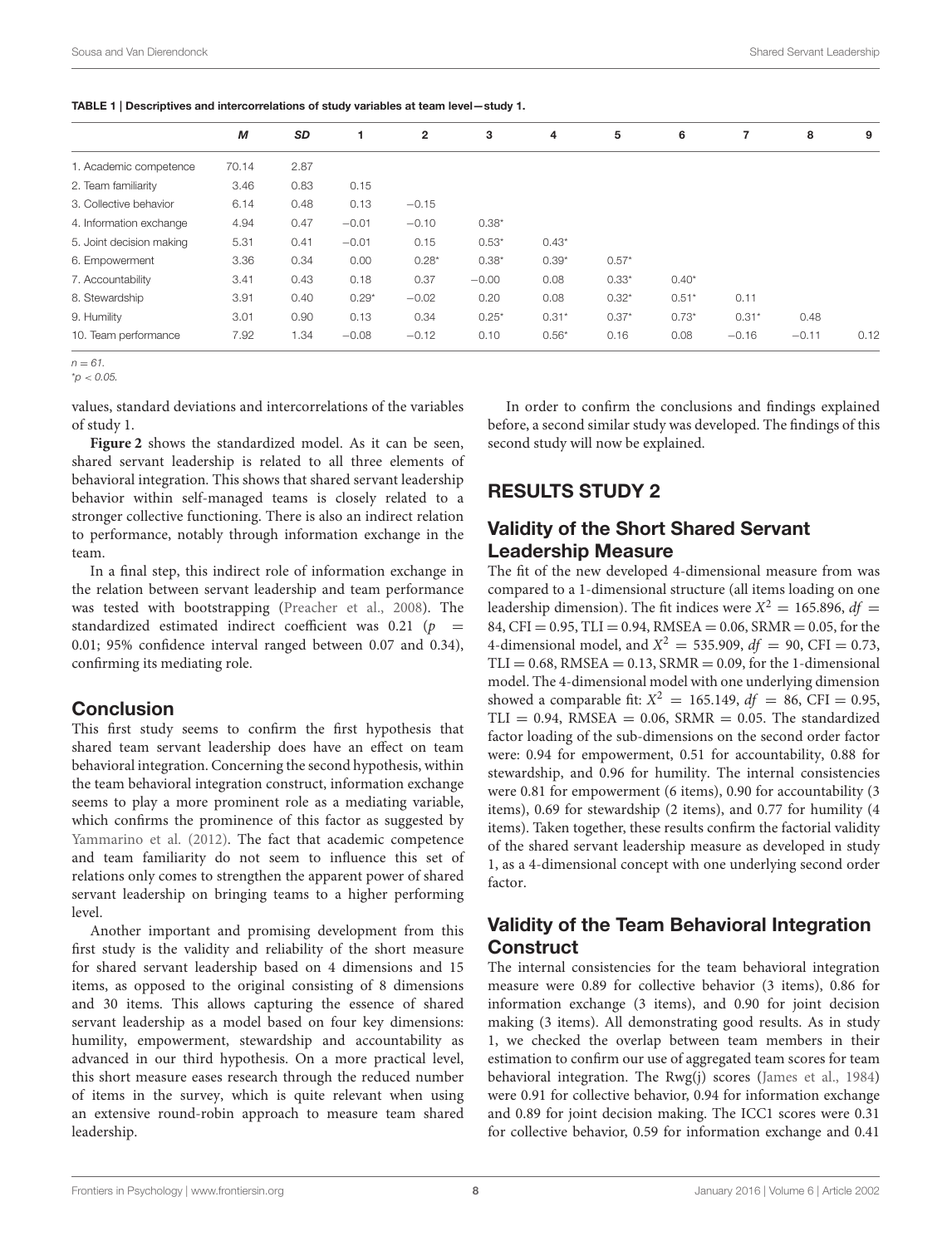

<span id="page-8-0"></span>for joint decision making, again allowing us to aggregate results at team level.

# Validity of the Conceptual Model

Next, the model from study 1 was tested in this study to see if it could be replicated with an independent sample within a similar setting. The latent model was determined in the same way as in study 1. The fit was again good:  $X^2 = 112.966$ ,  $df = 71$ , CFI = 0.94, TLI = 0.92, RMSEA = 0.09, SRMR = 0.07. There were no significant improvements suggested by the modification indices. The indirect role of information exchange in the relation between servant leadership and team performance was again tested with bootstrapping [\(Preacher et al., 2008\)](#page-11-28). The standardized estimated indirect coefficient was 0.28 ( $p < 0.001$ ; 95% confidence interval ranged between 0.16 and 0.40), confirming its mediating role. The standardized factor loadings of the resulting model can be found between brackets in **[Figure 2](#page-8-0)**. **[Table 2](#page-9-0)** shows the individual mean values, standard deviations and intercorrelations of the variables of study 2.

# Conclusion

The results of the second study confirmed the findings of the first study, both in terms of the effect of shared servant leadership on team behavioral integration and the mediating role of information exchange in explaining the relationship between shared servant leadership and team performance. In addition, we were able to confirm once again the validity of the short version of the servant leadership measure. We now give a more general discussion on these findings and some indications for future research.

# **DISCUSSION**

The research reported in this paper was designed to study the specific role of shared servant leadership in self-managed teams. The fact that we were able to replicate results in two studies separated by 1 year gives us confidence in our main findings. The most important findings were: (1) shared servant leadership has a very significant impact on team behavioral integration (confirming our first hypothesis), (2) information exchange plays a prominent role as a mediating variable between shared servant leadership and team performance (partially confirming the second hypothesis), and (3) a short measure of shared servant leadership was introduced consisting of four key dimensions (empowerment, humility, stewardship and accountability) and 15 items which appears to be valid and reliable. The results demonstrating the influence of shared servant leadership on team behavioral integration are a clear contribution to the servant leadership field. In a time when collectivist forms of leadership and self-managed teams seem to be gaining relevance in organizational work, it is interesting to notice how shared leadership processes and in particular shared servant leadership can be determinant in increasing collective behavior, information exchange and shared decision making. This confirms the perspective that leadership needs to be seen as a mutual process of taking ownership and initiative and not only as a one-toothers power relationship. There are multiple paths to creating teams that function, and centralized leadership can surely be one of them, but our results seem to demonstrate that shared leadership can also be quite effective in that process. Further research will be needed to understand the specific conditions under which shared leadership or centralized leadership become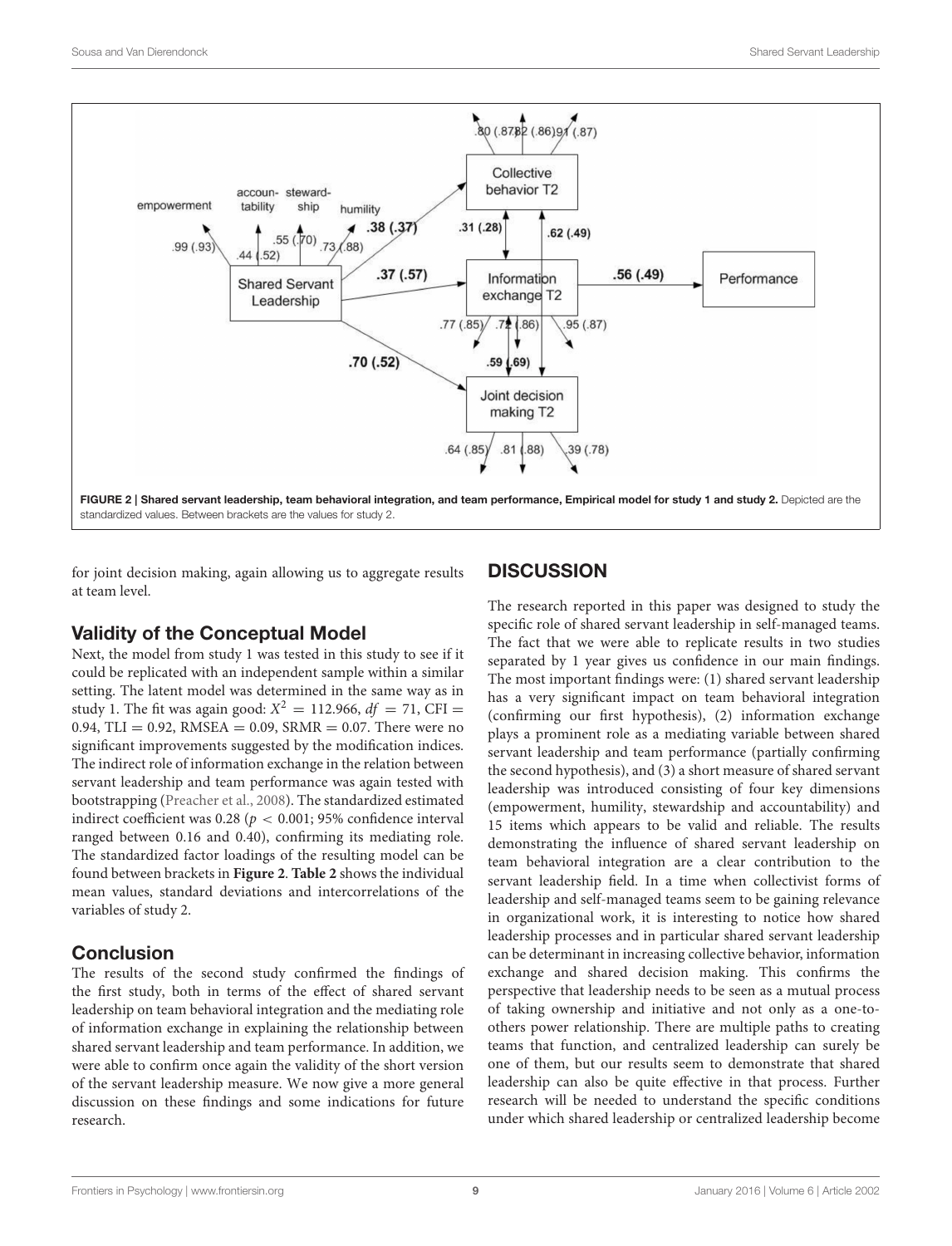<span id="page-9-0"></span>

|  |  | TABLE 2   Descriptives and intercorrelations of study variables at team level-study 2. |
|--|--|----------------------------------------------------------------------------------------|
|  |  |                                                                                        |

|                          | М    | SD   |         | $\overline{2}$ | 3       | 4       | 5       | 6       |      |
|--------------------------|------|------|---------|----------------|---------|---------|---------|---------|------|
| 1. Collective behavior   | 6.00 | 0.42 |         |                |         |         |         |         |      |
| 2. Information exchange  | 5.17 | 0.49 | $0.38*$ |                |         |         |         |         |      |
| 3. Joint decision making | 5.35 | 0.50 | $0.47*$ | $0.70*$        |         |         |         |         |      |
| 4. Empowerment           | 3.37 | 0.38 | $0.31*$ | $0.47*$        | $0.46*$ |         |         |         |      |
| 5. Accountability        | 3.32 | 0.46 | $0.30*$ | $0.46*$        | $0.34*$ | $0.43*$ |         |         |      |
| 6. Stewardship           | 3.21 | 0.36 | 0.16    | $0.40*$        | $0.40*$ | $0.69*$ | $0.37*$ |         |      |
| 7. Humility              | 3.16 | 0.37 | $0.25*$ | $0.39*$        | $0.42*$ | $0.81*$ | $0.54*$ | $0.60*$ |      |
| 8. Team performance      | 7.47 | 1.74 | 0.12    | $0.50*$        | $0.44*$ | 0.16    | 0.16    | 0.11    | 0.18 |
|                          |      |      |         |                |         |         |         |         |      |

 $n = 72.$ 

 $^{\star}$ p < 0.05.

more appropriate for generating team behavioral integration. At the same time, through this study we show that servant leadership, with its focus on others, might be a model particularly suited for shared leadership in teams. Further investigating the role of each of the specific servant leadership dimensions on team behavioral integration will be important, while confirming the theoretical relationships established in this paper between these two constructs.

An essential theoretical contribution consists on a better understanding of the role of behavioral integration as a mediating variable between shared leadership and performance. Firstly, as explained before, team behavioral integration, already an important aspect in top management team performance (Simsek et al., [2005;](#page-11-20) [Lubatkin et al., 2006\)](#page-11-21), was shown to be influenced by the extent that team members showed servant leadership behavior toward each other. Our second finding suggests that information exchange was the most relevant dimension for the performance of self-managed teams in both our studies, which supports the importance attributed to this construct for shared leadership [\(Yammarino et al., 2012\)](#page-11-0). We were however somehow surprised to observe that neither collective behavior nor joint decision making acted as mediating variables, as advanced in our hypothesis. It is likely, however, that the context will affect the relative importance of the separate team behavioral integration dimensions. We suggest that the particular influence of information exchange on team performance in our studies, compared to collective behavior and joint decision making, might have to do with the knowledge-intensive nature and short time span of the simulations in both assignments. In other words, when work is mainly related to the production of knowledge in a short period of time, the ability to quickly tap into the team's existing knowledge though effective information exchange might be the main driver of performance. This would be true for both information quantity (i.e., number of ideas and solutions being offered) and quality (i.e., relevance and effectiveness of the solutions). It seems therefore that the affective social integration aspect of collective behavior, demonstrated through behaviors of mutual support and social interaction, might be less relevant when teams need to work over short periods of time under high pressure. In addition, one should also note that the operationalization of joint decision making by [Simsek et al. \(2005\)](#page-11-20) emphasizes that the needs and perspectives of different members are considered. The consequence being that joint decision processes are therefore by definition more time consuming. The short nature of the team assignments in this study and the need to quickly iterate between decisions and the simulation results (as opposed to highly complex decisions with multiple stakeholders over longer periods, as in the case of top management teams), might therefore help explain why joint decision making does not seem to play a relevant role for these particular cases. As such, we would expect collective behavior (as a measure of social integration and affective bond among team members) and joint decision making (as a time intensive task oriented dimension) to take an increasingly important role on performance over longer and more complex multi-stakeholder projects or when time pressure is not so high. Such contexts would be closer to the cases of top management teams, upon which most team behavioral integration literature has been developed. Further studies comparing short team assignments to longer and more complex team projects might shed some more light on this differentiated functioning of team behavioral integration.

Finally, the third finding of this paper on the short measure of shared servant leadership is rather promising from both a theoretical and practical perspective. The servant leadership survey that was the base of the current measure had to be modified to meet psychometric criteria and, at the same time, be practical for a round-robin approach of measuring shared leadership. A four-dimensional shared servant leadership scale is introduced that is in line with earlier theorizing on servant leadership [\(Van Dierendonck and Nuijten, 2011\)](#page-11-1). The version that came out of our theoretical arguments and was confirmed in the analyses across two studies encompasses four core dimensions of servant leadership, namely: empowerment, humility, accountability and stewardship. We were able to observe that the short scale still represented 81% of the variance of the full scale. With only 15 items, instead of 30, this shortened survey can more easily be incorporated into future research on shared servant leadership and be of particular utility when using a round-robin approach with many mutual items between team members.

When considering the limitations of our study, we acknowledge that a student sample following a business simulation as the basis of the team work might not be entirely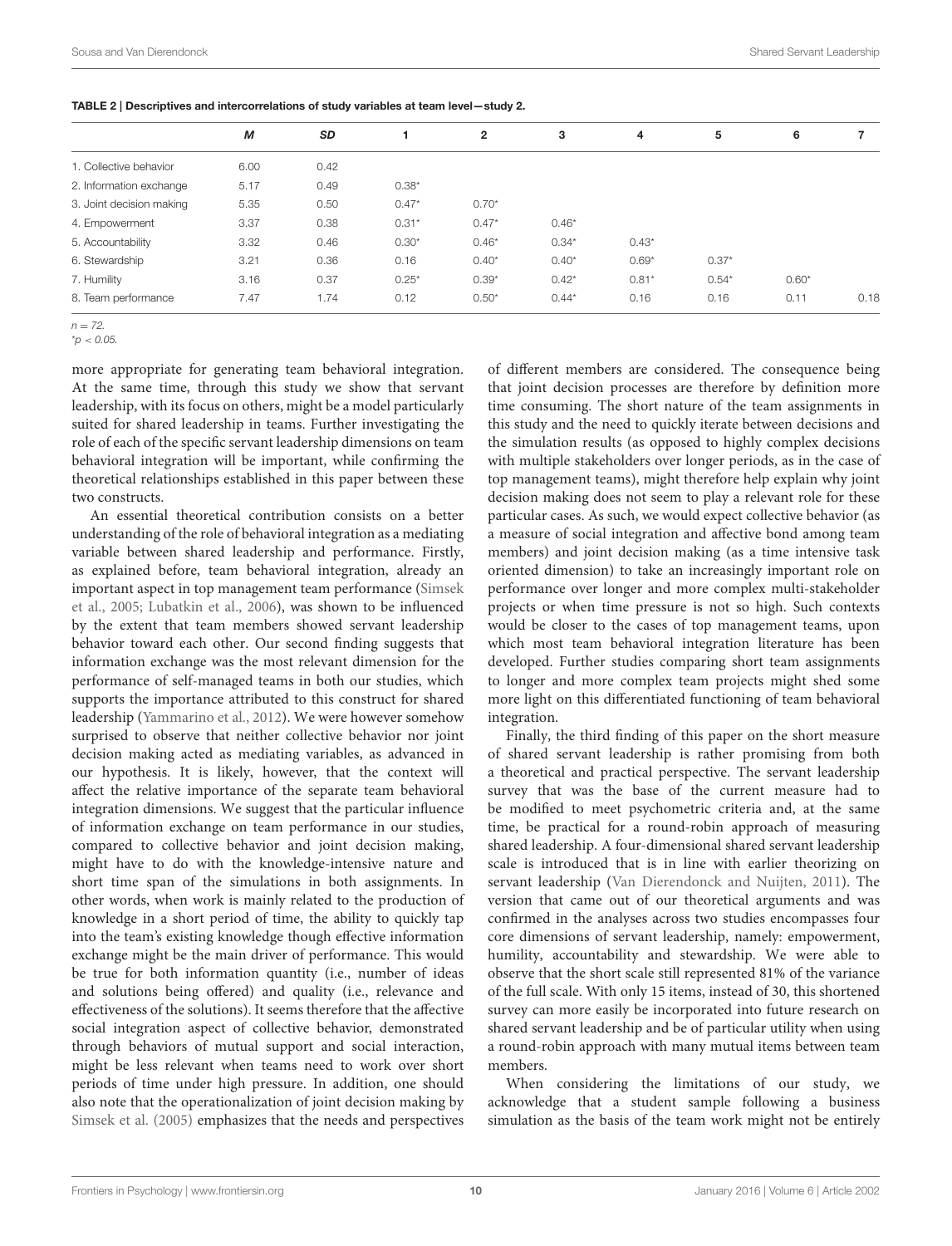indicative of an organizational or business context. Regardless, the simulation's rather realistic scenarios, extracted from real-life cases does create a close-to-real environment when it comes to the actual decision being made. In addition our simulation based sample has multiple advantages. It guarantees the high response rate in most teams needed to test our hypothesis, which is very hard to realize in field studies. Teams had exactly the same assignment, eliminating the influence of aspects related to differing assignment complexities. The simulation took place within a limited time-span, being the main activity of the participants, reducing the influence of other work related demands in the team functioning. Also, most team studies use supervisory ratings of performance. Here it is feedback provided by the simulation program itself, which gives it a more objective and consistent character. Finally, a major strength is that we were able to replicate the findings of one study in the second study 1 year later, under the same circumstances and with the same type of assignment (something that would be very hard to realize outside an educational environment). At any rate, while there is supporting evidence to the parallels that can be established between students and other populations in their behavior in achievement settings (e.g., [Locke, 1986;](#page-11-29) [Brown and Lord,](#page-10-18) [1999\)](#page-10-18), as our results seem to show, team behavioral integration might work differently depending on the duration, pressure and complexity of projects. Further studies in organizational

#### **REFERENCES**

- <span id="page-10-16"></span>Anderson, J. C., and Gerbing, D. W. (1988). Structural equation modeling in practice: a review and recommended two-step approach. Psychol. Bull. 103, 411–423. doi: 10.1037/0033-2909.103.3.411
- <span id="page-10-14"></span>Asag-gau, L., and Van Dierendonck, D. (2011). The impact of servant leadership on organizational commitment among the highly talented: the role of challenging work conditions and psychological empowerment. Eur. J. Int. Manage. 5, 463–483. doi: 10.1504/EJIM.2011.042174
- <span id="page-10-0"></span>Avolio, B. J., Sivasubramaniam, N., Murry, W. D., Jung, D., and Garger, J. W. (2003). "Development and preliminary validation of a team multifactor leadership questionnaire," in Shared Leadership: Reframing the Hows and Whys of Leadership, eds C. L. Pearce and J. A. Conger (Thousand Oaks, CA: Sage Publications), 143–172. doi: 10.4135/9781452229539.n7
- <span id="page-10-17"></span>Bandalos, D. L. (2002). The effects of item parceling on goodness-of-fit and parameter estimate bias in structural equation modelling. Struct. Equation Model. 9, 78–102.
- <span id="page-10-2"></span>Bligh, M. C., Pearce, C. L., and Kohles, J. C. (2006). The importance of self- and shared leadership in team based knowledge work. A meso-model of leadership dynamics. J. Manage. Psychol. 21, 296–318. doi: 10.1108/02683940610663105
- <span id="page-10-8"></span>Bobbio, A., Van Dierendonck, D., and Manganelli, A. M. (2012). Servant leadership in Italy and its relation to organizational variables. Leadership 8, 229–243. doi: 10.1177/1742715012441176
- <span id="page-10-18"></span>Brown, D. J., and Lord, R. G. (1999). The utility of experimental research in the study of transformational/charismatic leadership. Leadersh. Q. 10, 531–539. doi: 10.1016/S1048-9843(99)00029-6
- <span id="page-10-11"></span>Carmeli, A. (2008). Top management team behavioral integration and the performance of service organizations. Group Organ. Manage. 33, 712–735. doi: 10.1177/1059601108325696
- <span id="page-10-12"></span>Carmeli, A., and Schaubroeck, J. (2006). Top management team behavioral integration, decision quality, and organizational decline. Leadersh. Q. 17, 441–453. doi: 10.1016/j.leaqua.2006.06.001

or business settings would definitely be welcome to confirm our findings and further elaborate on the workings of team behavioral integration.

In conclusion, in view of the increasing popularity of collectivistic forms of leadership and self-managed teams in particular, getting additional insights into the processes that influence their effectiveness is crucial. The findings of this study emphasize the important role of shared servant leadership on team behavioral integration and its potential effect on performance through information exchange, further supporting the idea that servant leadership might be particularly suitable for shared leadership. Moreover, we are able to confirm the specific relevance of the four dimensions of empowerment, humility, accountability and stewardship as the key fundamental aspects of shared servant leadership, as well as the validity of the corresponding short measure.

#### AUTHOR CONTRIBUTIONS

The article is the result of a joint effort and co-authorship is fully shared. The leading role shifted from the initial stages of field research to the final writing and editing of the document, as follows: Design and implementation of the field research (DV with the support of MS). Analysis of results (MS and DV jointly). Writing and editing of article (MS with the support of DV).

- <span id="page-10-6"></span>Carson, J. B., Tesluk, P. E., and Marrone, J. A. (2007). Shared leadership in teams: an investigation of antecedent conditions and performance. Acad. Manage. J. 50, 1217–1234. doi: 10.2307/20159921
- <span id="page-10-13"></span>Ensley, M. D., Pearson, A., and Pearce, C. L. (2003). Top management team process, shared leadership, and a new venture performance: a theoretical model and research agenda. Hum. Resour. Manage. Rev. 13, 329–346. doi: 10.1016/S1053-4822(03)00020-2
- <span id="page-10-9"></span>Friedrich, T. L., Vessey, W. B., Schuelke, M. J., Ruark, G. A., and Mumford, M. D. (2009). A framework for understanding collective leadership: the selective utilization of leader and team expertise within networks. Leadersh. Q. 20, 933–958. doi: 10.1016/j.leaqua.2009.09.008
- <span id="page-10-1"></span>Gockel, C., and Werth, L. (2010). Measuring and modeling shared leadership. Traditional approaches and new ideas. J. Pers. Psychol. 9, 172–180. doi: 10.1027/1866-5888/a000023
- <span id="page-10-4"></span>Greenleaf, R. K. (1977). Servant Leadership: A Journey into the Nature of Legitimate Power and Greatness. Mahwah, NJ: Paulist Press.
- <span id="page-10-5"></span>Greenleaf, R. K. (2002). Servant Leadership: A Journey into the Nature of Legitimate Power and Greatness. Mahwah, NJ: Paulist Press.
- <span id="page-10-15"></span>Gruenfeld, D. H., Mannix, E. A., Williams, K. Y., and Neale, M. A. (1996). Group composition and decision making: how member familiarity and information distribution affect process and performance. Organ. Behav. Hum. Decis. Process. 67, 1–15. doi: 10.1006/obhd.1996.0061
- <span id="page-10-7"></span>Hakanen, J., and Van Dierendonck, D. (2011). Servant leadership and life satisfaction: the mediating role of justice, job control, and burnout. Int. J. Servant-Leadersh. 7.
- <span id="page-10-10"></span>Hambrick, D. C. (1994). Top management groups: a conceptual integration and reconsideration of the "team" label. Res. Organ. Behav. 16, 171–213.
- <span id="page-10-3"></span>Hoch, J. E., Pearce, C. L., and Welzel, L. (2010). Is the most effective team leadership shared? The impact of shared leadership, age diversity, and coordination on team performance. J. Pers. Psychol. 9, 105–116. doi: 10.1027/1866-5888/a000020